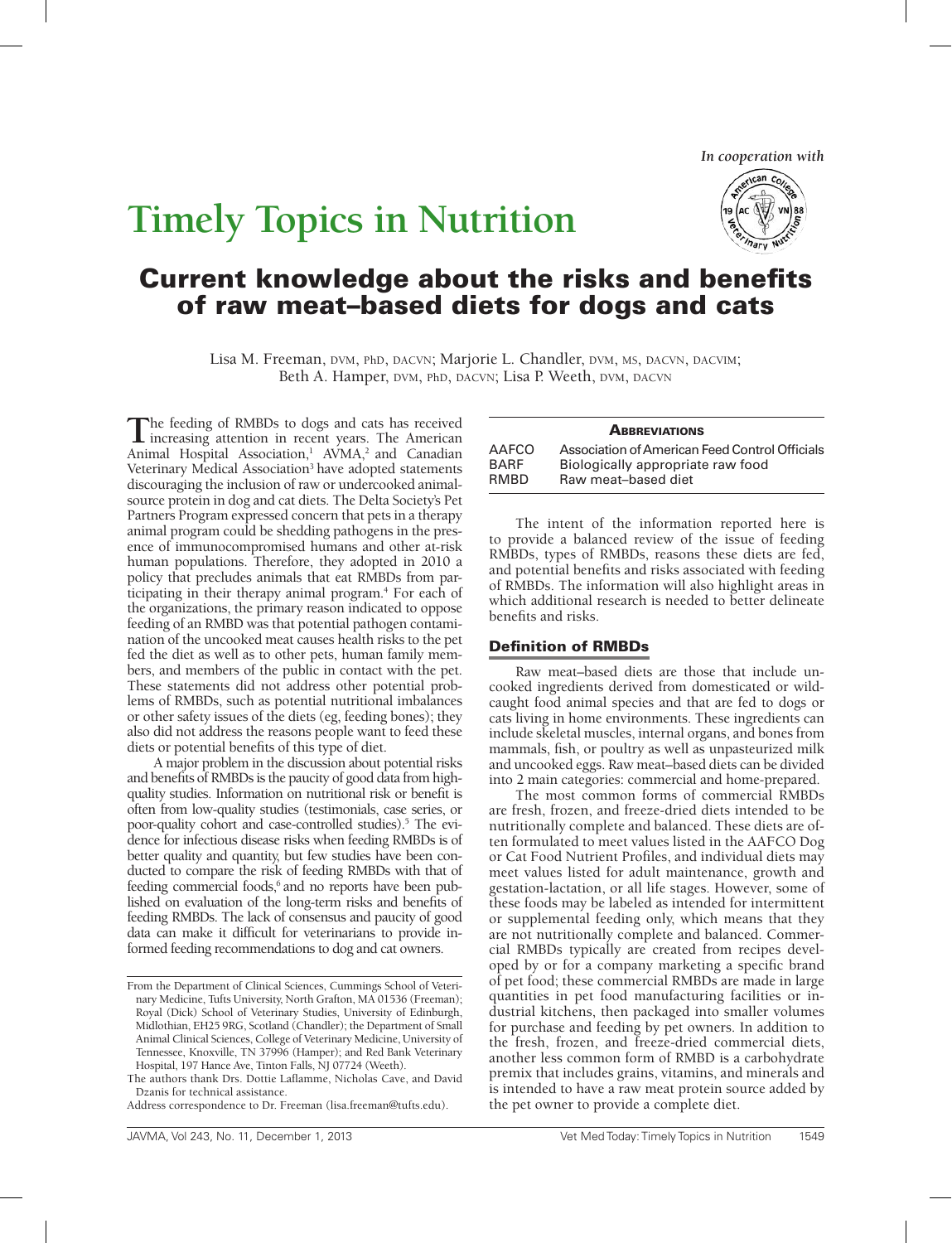In contrast, home-prepared RMBDs include a variety of highly publicized feeding regimens, such as BARF (originally defined as bones and raw food but currently referred to as biologically appropriate raw food by supporters), $^7$  the Ultimate Diet, $^8$  and the Volhard Diet.9 Published recommendations for feeding of RMBDs are typically based on opinion and have not been subjected to rigorous peer review. However, a variety of other recipes and programs for home-prepared RMBDs have been developed by general practice veterinarians, trainers, breeders, and owners. Many of the home-prepared RMBDs include by-products (ie, bones and internal organs), even though these ingredients anecdotally appear to be avoided by some owners because of misperceptions about what they are (or are not). Some commercial foods are now marketed specifically as having no by-products. Also, whereas commercial RMBDs are often developed to meet AAFCO nutrient guidelines and are intended (when fed exclusively) to provide sole-source nutrition for a specific life stage of dogs and cats, home-prepared RMBDs are often based on a rotation of ingredients with the belief that this rotational variety will provide (over a prolonged period) a complement of essential amino acids, fatty acids, vitamins, and minerals to pets. $7-9$ 

Finally, there are a variety of raw dried or freezedried pet treats that have bacterial risks similar to those for RMBDs. These include products such as rawhide chews, pig ears, and cattle hooves that have been commercially available for many years but that have now been expanded to include hearts, tracheas, and bull or steer penises (eg, bully or pizzle sticks). Most of the freeze-dried treats (eg, freeze-dried liver treats) are raw. It has been found in multiple studies $10-14$  that there is a substantial risk for contamination of these products with *Salmonella* spp and other bacteria, and outbreaks of salmonellosis in humans have been reported.10–12 These products should also be mentioned when discussing the issues of risks for raw meat–based products.

# Owner Motivation for Feeding RMBDs

Proponents of feeding commercial or home-prepared RMBDs often claim nutritional superiority of these diets and important health benefits. Many claims of benefits are largely unproven and not based on scientific evidence, but they appear plausible to well-intending pet owners who want to feed a diet that will optimize health and wellness of their pets. Anecdotal benefits for RMBDs include better palatability of these diets, cleaner teeth from chewing bones as a part of these diets, a shiny coat, and owner perception that they are providing their pet with a more natural diet.

Furthermore, it may be challenging for owners to comprehend the effects of medical procedures, treatments, and disease processes, but provision of food is an easily attainable aspect by which they can directly influence the care and well-being of their animals. What to feed their pets can be just as important, and sometimes more important, than what owners themselves eat. Many pet owners care for their animals as they would a human family member, and the act of feeding for some owners is a way of enhancing and reinforcing the human-animal bond. Owners want to do what is best for their pets, including feeding their pets properly, but the pet food marketplace is confusing and complicated with many opposing viewpoints. Some of the most passionate arguments surrounding pet health and well-being concern the feeding of RMBDs.

A founding premise in popular lay publications and on the Internet regarding RMBDs is that these are the diets that wild, nondomesticated dog and cat species ate during their evolution into pets, which may provide an important rationale for some owners to feed these diets to their dogs and cats.<sup>7,8</sup> Cats have remained obligate carnivores during domestication, and their natural diet includes a range of small prey species such as mammals, reptiles, birds, and insects that can be hunted, captured, and eaten by the cats. Conversely, dogs have adapted to eating an omnivorous diet and can consume a variety of plant and animal products to meet their essential nutrient requirements. However, both cats and dogs are able to digest and metabolize many nutrients provided from plant-based ingredients.<sup>15</sup> Additionally, dogs have undergone an incredible variety of selection pressures resulting in large phenotypic differences from their ancestors and among current breeds.<sup>16,17</sup> In fact, it was reported<sup>18</sup> that there are 36 regions of the genome that differ between dogs and wolves, 10 of which play a critical role in starch digestion and fat metabolism. The authors of that study<sup>18</sup> conclude that these genetic differences in the genome between dogs and wolves and hence the ability to digest starch and fat constituted a crucial step in the early domestication of dogs. Therefore, even if the typical diet eaten by a wild, nondomesticated dog or cat can be considered optimal for reproduction and survival in those animals, in which the lifespan is typically quite short, these diets may not be optimal for domestic dogs and cats living in a home environment, with owners who anticipate that their pets will have long and healthy lives.

The term natural has a specific definition according to the AAFCO.19 Natural products cannot contain chemically synthesized ingredients, except for trace nutrients, the presence of which must be declared (eg, a label indicating natural with added vitamins, minerals, and other trace nutrients). Nonetheless, the term natural is used by the pet food industry and pet owners in numerous ways and to imply a variety of properties. Despite the difficulty in use of the term natural, some pet owners believe there is a disparity between commercial dry extruded and moist diets and RMBDs. Some authors have suggested that physical and heat processing, rendering, and inclusion of by-products or chemically synthesized additives and preservatives are unhealthy and, in some cases, may cause disease.<sup>7,9,20</sup> The 2007 pet food recall because of melamine contamination and the associated morbidity and fatalities also brought pet food safety to the forefront. Anecdotally, there appears to be a growing number of consumers who are suspicious of large pet food manufacturers. Additionally, recalls of commercial pet foods for bacterial contamination, mycotoxicosis, thiamine deficiency, and vitamin D toxicosis are evidence that feeding commercial dry extruded and moist pet foods is not completely without risk.21–25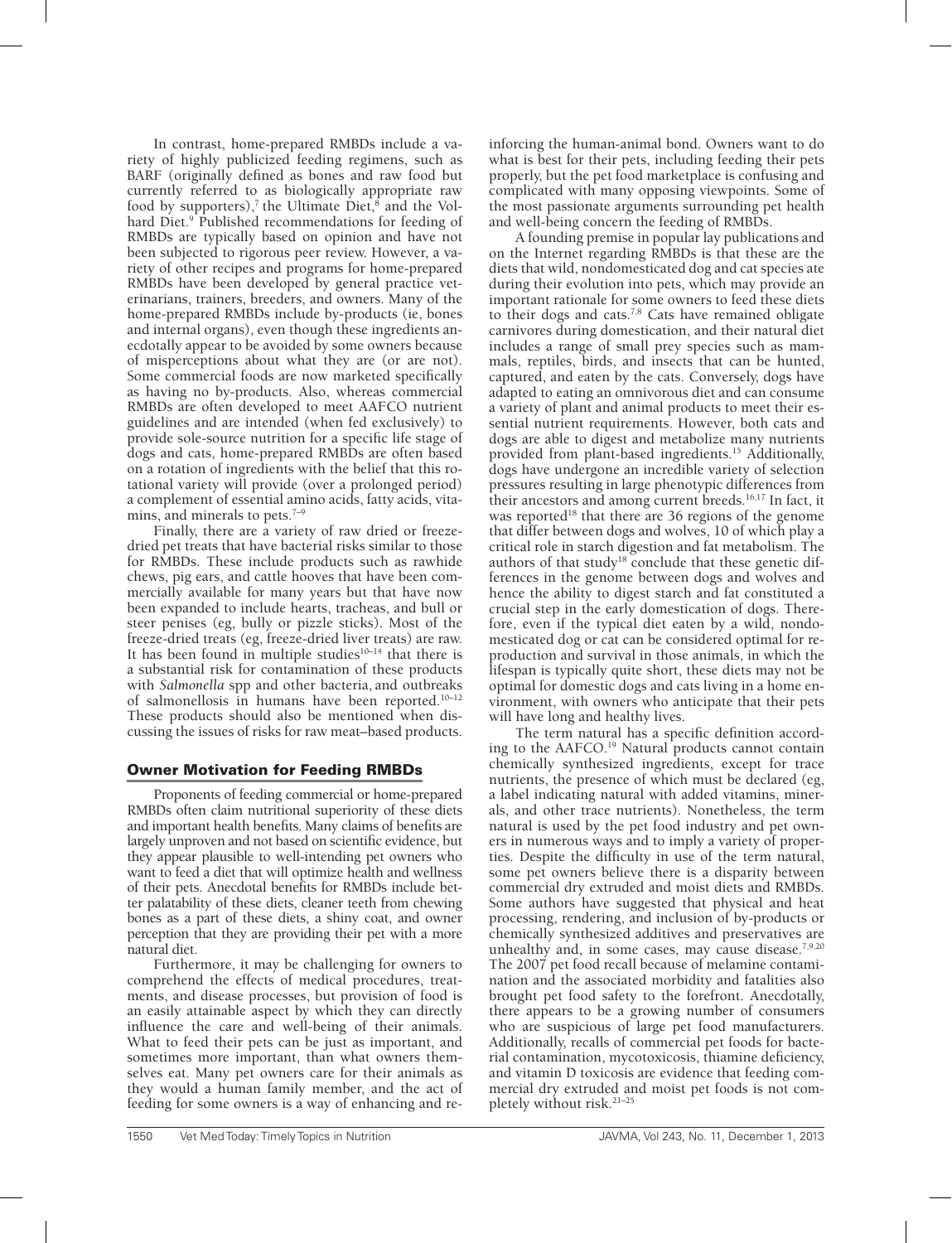Finally, proponents of feeding RMBDs claim health benefits for the diets, such as improvement in coat and skin; elimination of breath, body, and fecal odor; improvement in energy, behavior, and immunity; and a reduction in medical conditions including allergies, arthritis, pancreatitis, dental disease, and parasitism.<sup>7-9,26</sup> Although changes may be anecdotally reported by pet owners and veterinarians, potential health benefits have not undergone scientific evaluation. Investigators in a recent study<sup>27</sup> found indications of lower calcium excretion in urine of dogs eating a commercial RMBD, compared with excretion in dogs eating a commercial dry extruded diet, which suggested a benefit of RMBDs for dogs prone to calcium oxalate urolithiasis. However, the RMBD contained half as much calcium, less than a third as much sodium, and considerably more water than did the dry extruded diet, so it is difficult to interpret the importance of these results. Further research regarding all reported health claims is warranted.

# Effects of Cooking on Digestibility

Proponents often claim that one of the benefits of RMBDs is increased digestibility because essential enzymes are not destroyed by cooking. Although most dogs and cats do not require exogenous enzymes, studies<sup>28-30</sup> have found improvements of food digestibility in animals fed RMBDs. Digestibility of RMBDs versus dry extruded diets was examined in exotic felids.<sup>28,29</sup> Investigators in  $1$  study<sup>29</sup> found that RMBDs had significantly higher digestibility for crude protein, but not for fat, energy, or dry matter. In the other study, $28$  investigators found numerically higher amounts of dry matter, energy, and protein in RMBDs, but a statistical comparison was not performed. Decreased digestibility in cooked foods is believed to be the result of effects of heat processing on proteins and amino acids.<sup>31-33</sup> A study<sup>30</sup> that involved domestic cats also found significantly higher energy (8.0% higher) and macronutrient (4.6% to 14.3% higher) digestibility of an RMBD, compared with digestibility for a dry extruded diet. The modest improvements in digestibility for the RMBD, compared with the dry extruded diet, may be related to positive effects of the RMBD on digestibility, negative effects of extruded diets in general, or negative effects of the specific extruded diet used in the study. In that same study<sup>30</sup> of domestic cats, there was no significant difference in digestibility between feeding of the RMBD before and after it had been heated in a microwave to  $\geq 71^{\circ}$ C ( $\geq 160^{\circ}$ F).

Proteins and amino acids undergo substantial physical changes during processing associated with the manufacture of pet foods. Processing conditions, which primarily involve application of heat but also can include pressure and water content, can have variable effects on protein digestibility and amino acid bioavailability. The effects depend on the ingredients, temperature, and type of processing (eg, canning, extrusion used in the production of most commercial dry pet foods, and freezing or freeze-drying that would be performed with commercial RMBDs). In addition, food proteins can react with other food components such as sugars, fats, oxidizing agents, acids, alkalies, polyphenols, and food additives. Heat processing during the

manufacture of dry extruded or moist pet foods typically results in the denaturing of proteins and loss of secondary and tertiary protein structure. Processing can increase bioavailability of proteins through collagen breakdown and an increase in exposure to an animal's digestive enzymes, but it also can negatively affect amino acids through proteolysis, protein crosslinking, amino acid racemization, protein-polyphenol reactions, oxidative reactions, and browning or Maillard reactions.34 The Maillard reaction accounts for the most important losses of amino acids.35

Although conventional heat processing can have negative effects on animal tissue proteins, heat processing improves the bioavailability of some plant proteins secondary to denaturing of antinutritional factors. For example, legumes contain trypsin and chymotrypsin inhibitors that impair protein digestion and reduce protein bioavailability.<sup>36</sup> Heat processing denatures these inhibitors and therefore increases protein bioavailability.

Improved digestibility results in less digesta in the colon with less fecal matter. Decreased fecal output has been found in a study<sup>29</sup> of feral cats and in experiments conducted by one of the authors (BAH). Decreased fecal output is perceived as a benefit by some owners. Although nondigestible carbohydrates in the form of fiber are beneficial to the host,<sup>37</sup> undigested dietary protein results in increased amounts of colonic compounds such as ammonia, phenols, indoles, and amines, which can play a role in diseases, such as colorectal cancer.<sup>38</sup> The authors are not aware of any reported studies on the potential harmful effects of undigested dietary protein on colonic health in dogs or cats.

Heterocyclic amines are compounds formed when muscle meat is cooked with a high temperature. Exposure to high concentrations (eg, milligram/gram of food) of these compounds has been associated with cancer in research animals.<sup>39</sup> Concentrations found in both pet and human foods are much lower (nanograms/ gram of food), but these concentrations still may have mutagenic activity.<sup>40</sup> The cumulative effects of these compounds on genomic instability and increased sensitivity to tumor promotion in pets and humans require investigation.

Another frequently cited benefit when feeding RMBDs is an improvement in immune function. In experiments conducted by one of the authors (BAH), domestic cats fed an RMBD for 10 weeks had a significant increase in lymphocyte and immunoglobulin production, whereas there were no significant changes over the study period for cats fed a cooked commercial moist diet. In those experiments, it was also found that cats fed the RMBD were fecal shedders of *Salmonella* spp. Higher amounts of exposure to microbes and microbial degradation products, exposure to pathogens, changes in intestinal microflora, or nutritional differences in the diets may have stimulated the immune response detected for cats fed the RMBD. However, potential health benefits and effects of long-term feeding of RMBDs have not been critically evaluated.

Although there is evidence for improved digestibility of proteins in RMBDs, compared with digestibility of proteins in extruded diets, the clinical effects of this difference are unclear and require further study. Effects of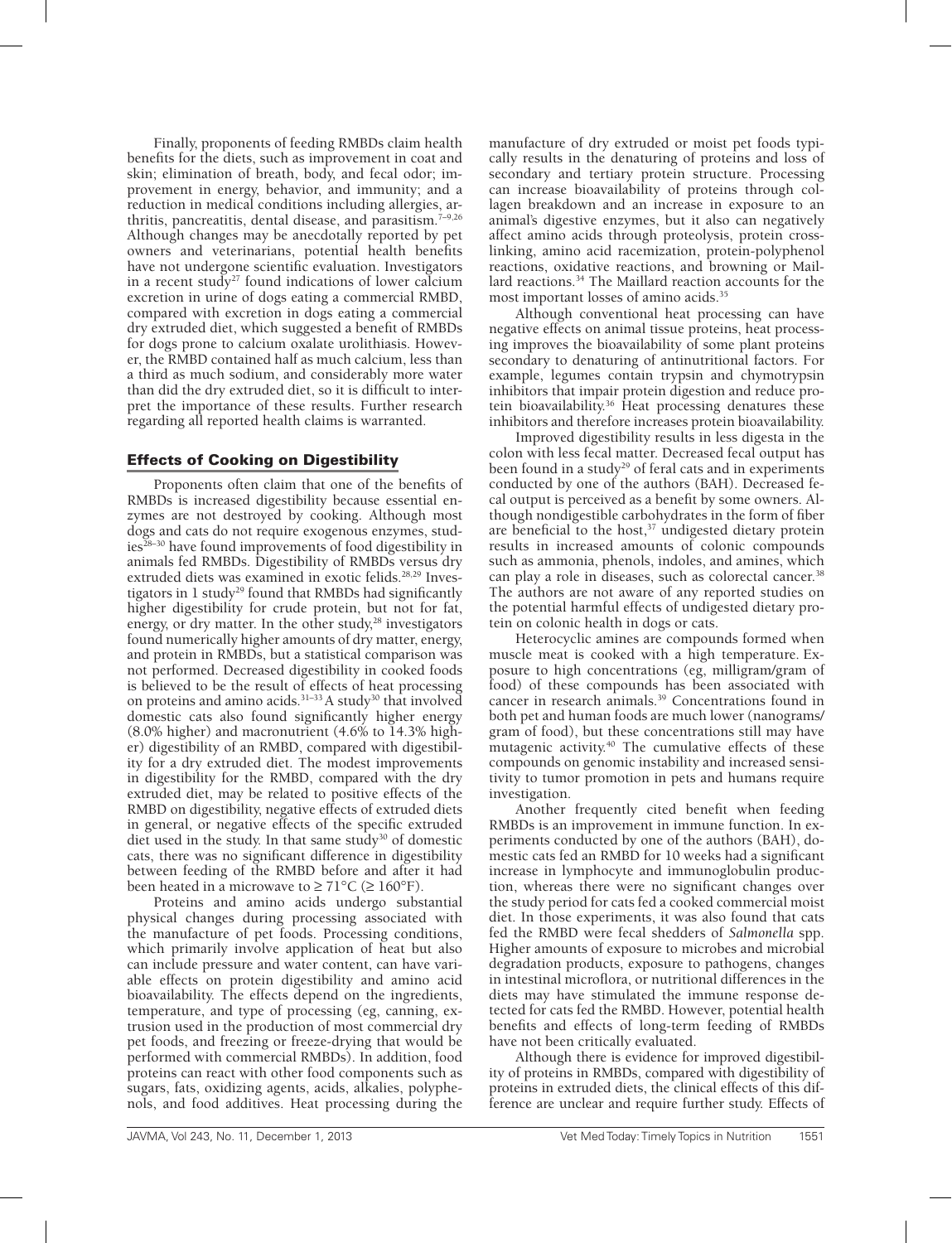processing for some commercial RMBDs (eg, freeze-dried or carbohydrate premixes) are also not fully understood. In addition, one of the potential effects attributable to differences in processing is an alteration of the gastrointestinal microbiome. Research is needed on differences in the gastrointestinal biome between dogs and cats that are fed RMBDs versus extruded foods (and compared with results for dogs and cats fed home-cooked diets and canned diets as well as effects among various types of RMBDs). The function and role of chronic exposure to bacteria in metabolism and immune function also should be the focus of future studies.

# Health Risks

A number of studies have revealed important concerns about nutritional imbalances when RMBDs are not formulated properly, health risks to animals, and public health concerns.

**Health risks to pets**—Health risks to pets fed RMBDs include nutritional concerns, safety concerns, and other health risks.

#### **NUTRITIONAL CONCERNS**

A US study<sup>41</sup> in 2001 revealed that all of the homeprepared and commercial RMBDs tested (3 home-prepared and 2 commercial RMBDs) had multiple nutritional imbalances, some of which could have important adverse effects on the health of the animals. Examples included a calcium-to-phosphorus ratio of  $0.20$ , vitamin A and E concentrations below the minimum detectable value, and a vitamin D concentration nearly twice the AAFCO maximum amount.<sup>41</sup> Authors of a case report<sup>42</sup> of a growing dog fed an RMBD (a commercial carbohydrate premix plus raw ground beef prepared in accordance with instructions on the package label) reported that the nutritionally unbalanced diet resulted in vitamin D–dependent rickets type I and nutritional secondary hyperparathyroidism. In a recent study<sup>43</sup> in Europe, investigators calculated amounts of 12 nutrients (eg, calcium, phosphorus, and vitamin A) for 95 homemade RMBDs being fed to dogs, as reported by the owners. In that study,<sup>43</sup>  $\frac{57}{(60\%)}$  diets had major nutritional imbalances. Therefore, there is concern that both commercial and homemade RMBDs may have important nutrient deficiencies and excesses. In addition, even if these diets meet the minimum nutrient amounts and do not exceed maximum amounts, they may not provide an optimal nutrient profile. For example, many RMBDs are high in fat, compared with the fat content of typical dry extruded or moist pet foods. This may improve coat glossiness as perceived by owners, but it may also cause mild to severe gastrointestinal issues in some animals or increase the risk for obesity in others because it is easy to overfeed high-fat diets.

Whether a pet's diet includes raw meat or bones, there are a number of concerns regarding all home-prepared pet foods. It can be difficult to formulate a nutritionally balanced home-prepared diet. Investigators in 3 studies<sup>44-46</sup> have evaluated the nutritional balance of commonly available home-prepared diet recipes. In the 2 studies $44,45$  on animals with medical conditions, 94 recipes were evaluated and none had adequate concen-

trations of all essential nutrients. In one of these studies,<sup>46</sup> investigators evaluated 200 recipes for healthy dogs, and 190 (95%) recipes had at least 1 essential nutrient below AAFCO minimums and 167 (84%) recipes had multiple deficiencies.

#### **SAFETY RISKS**

In addition to nutritional concerns about RMBDs, other safety issues related to RMBDs are of major importance, particularly risks of contamination with pathogens.<sup>47</sup> Raw meat, whether sold for human consumption, inclusion in commercial RMBDs, or inclusion in dry extruded or moist pet foods, can be contaminated with a variety of pathogens. Although care is used during processing, meat from healthy food animals intended for human consumption may acquire bacterial contamination from the hide, feathers, or viscera during slaughter, evisceration, or processing and packing.48 A variety of potential pathogens are present in raw meat, including meat intended for human consumption, with *Salmonella* spp having received the most attention for companion animal species and their owners.47,48 Because freezing and freeze-drying do not destroy all of these pathogens, both home-prepared and commercial RMBDs are at risk of being contaminated with these and other pathogens.

Several reports $6,49-53$  have been published on the presence of *Salmonella* spp and other pathogens in commercial and home-prepared RMBDs. Prevalence rates for contamination with *Salmonella* spp in commercial RMBDs ranged from 20% to 48%.6,50,51 Recently, a *Salmonella* prevalence rate of 21% for 166 commercial RMBD samples was reported,<sup>51</sup> and 18 *Salmonella* serotypes isolated from those samples were resistant to 12 of 16 antimicrobials tested. It is important to mention that commercial dry extruded foods can also become contaminated with *Salmonella* spp and other pathogens. For example, there was a pet food recall when dry extruded pet foods from a single manufacturing plant were linked to 29 human patients identified with *Salmonella enterica* serovar Schwarzengrund infections between 2006 and 2008.54

Home-prepared RMBDs were evaluated in  $1$  study<sup>49</sup> in which 8 of 10 home-prepared raw chicken–based diets fed to pet dogs had positive results when cultured for *Salmonella* spp, whereas none of the commercial dry extruded diets yielded *Salmonella* spp. In addition, there are reports53,55–58 of racing Greyhounds, sled dogs, guard dogs, and cats with *Salmonella* infections attributable to consumption of contaminated raw meat, including reports of dogs and cats that died from *Salmonella*-related sepsis.It is not surprising to find high rates of contamination with *Salmonella* spp in home-prepared RMBDs because high rates of contamination with *Salmonella* spp can be found for raw meats sold for human consumption. Rates of contamination with *Salmonella* spp differ among studies<sup>59-63</sup> but range from 21% to 44% of chicken samples purchased from retail locations throughout North America. Rates of contamination with *Salmonella* spp are lower for beef and pork intended for human consumption, ranging from  $3.5\%$  to  $4\%$ .<sup>64,65</sup>

Contamination of RMBDs with other bacteria and pathogens has also been evaluated. Contamination of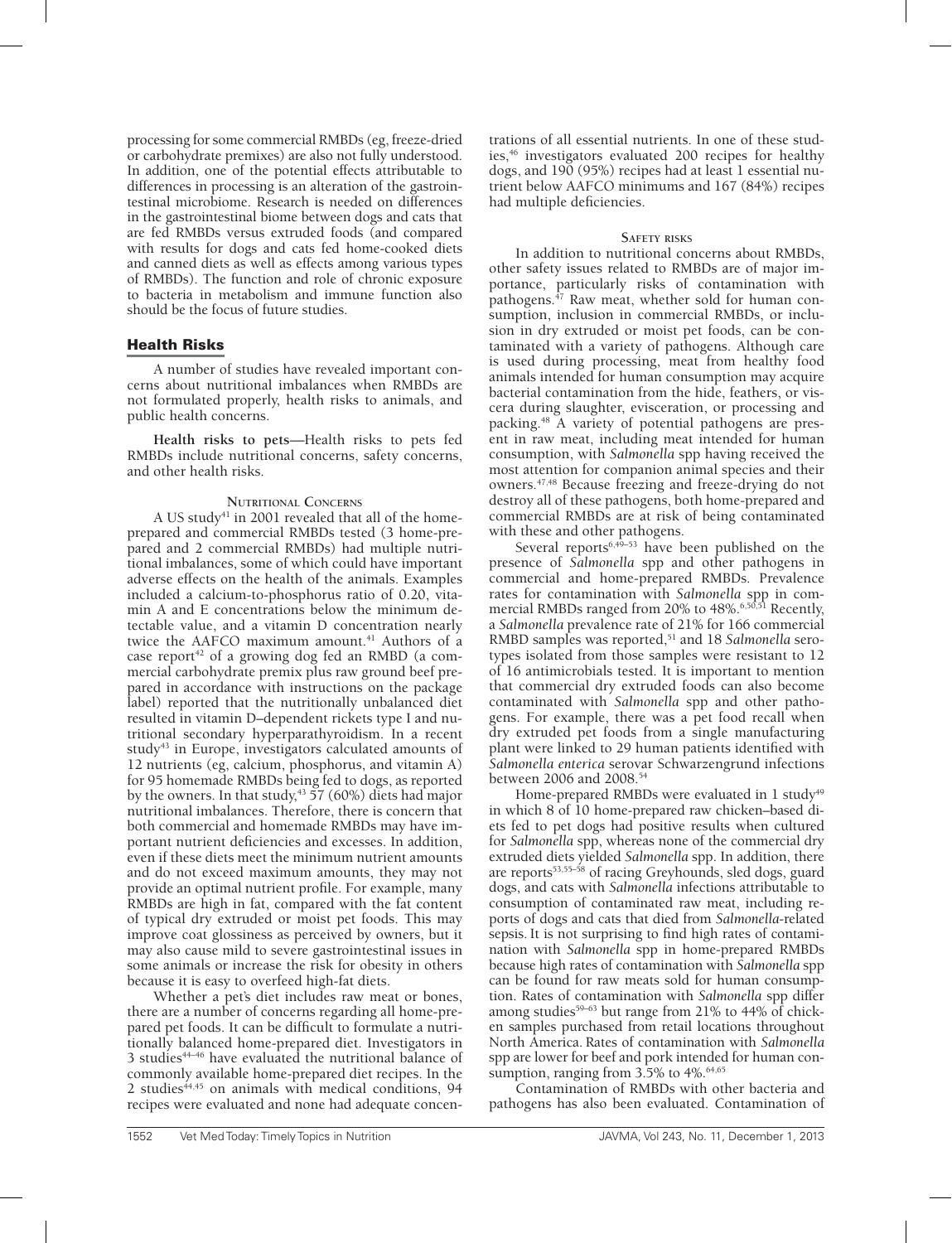RMBDs with *Escherichia coli* was evaluated in 2 studies.6,41 Nontype-specific *E coli* was found in 143 of 240 (60%) commercial RMBDs but in only 8 of 24 (33%) commercial dry extruded diets and 2 of 24 (8%) commercial cooked moist diets.<sup>6</sup> A 2001 study<sup>41</sup> revealed that 1 of 5 RMBDs tested (both commercial and homeprepared diets) was contaminated with *E coli* O157:H7. Investigators in another study<sup>50</sup> found a prevalence of 20% for contamination of commercial RMBDs with *Clostridium* spp. Other health risks indicated in case reports or case series of animals eating RMBDs include contamination with *Campylobacter jejuni*52 or *Toxoplas*ma gondii<sup>42,66-68</sup> and increased numbers of infections attributable to *Echinococcus* multilocularis,<sup>69</sup> although the latter infection was in dogs fed raw viscera from wild animals and is geographically limited. Meat intended for human consumption is commonly contaminated with a variety of pathogens, including *Campylobacter* spp (prevalence of 29% to 74% in chicken) $59,60,63$  and *Listeria* spp (prevalence of 15% to 34% in chicken and 25% to  $52\%$  in beef and pork)<sup>60,63,70</sup> Therefore, homeprepared RMBDs made with meats intended for human consumption are at high risk for contamination and can infect both pets and humans.

Proponents of home-prepared diets, including RMBDs, often cite recalls of commercially available dry extruded and moist diets because of bacterial and chemical contamination as a reason that pets should not be fed those types of diets. Contamination of some commercial pet foods with melamine-cyanuric acid in 2007 resulted in dogs and cats with acute kidney injury.<sup>71</sup> That episode was caused by the supplier deliberately adulterating a human-grade food ingredient that was also used in pet food. In response, in part, to this tragedy, the FDA Amendments Act of 2007 was passed to strengthen the food recall process, and food safety legislation has been further strengthened by the FDA Food Safety Modernization Act that went into effect in  $2012$ <sup>72</sup> A recall is a method of removing or correcting consumer products that are in violation of regulations administered by the FDA. Although those pieces of legislation grant the FDA mandatory authority to initiate a recall in the future, recalls of pet food currently are initiated voluntarily by a pet food manufacturer, although the FDA can request a manufacturer to initiate a recall. The FDA Amendments Act of 2007 requires that manufacturers submit a report to the FDA no later than 24 hours after determining that there is a reasonable probability that the use of or exposure to the food will cause serious adverse health consequences to or the death of animals (or humans), which constitutes a potential class 1 recall.<sup>71,72</sup>

Of 28 recalls and safety alerts because of confirmed or potential contamination of commercially available pet foods with *Salmonella* spp in 2011 and 2012, 17 were for dry extruded pet foods, 1 was for a raw food intended for cats, and 11 were for raw or insufficiently processed treats, especially raw pig ears.<sup>22</sup> The relatively low rate of recalls of commercial RMBDs may be because consumers or veterinarians do not associate illnesses with potential contamination, there is lack of rigorous quality-control testing by manufacturers, or there is a low prevalence of this feeding regimen in

the overall pet population and a more limited market share for commercial RMBDs than for dry extruded and moist cooked diets. It is difficult to make an accurate risk assessment from these data because the percentage of pet owners who feed RMBDs (commercial or home prepared) is not known. Investigators of a 2008 study73 on the feeding practices of pet owners in Australia and the United States found bones or raw foods were provided as part of the main meal to 16.2% of dogs and 9.6% of cats, and another 7.4% of dogs and 0.9% of cats received raw meat or bones as a treat or snack at least once a week. However, it is important to mention that these data were collected prior to the pet food recall of 2007; thus, these percentages may differ if the survey were conducted today. In a study<sup>14</sup> that involved a survey conducted in 2011, 10.8% of 791 pet owners from 44 US states and 6 countries who responded fed a commercial or home-prepared RMBD as a major component of their pet's diet, and 32.9% fed a homeprepared or commercial RMBD as some component of their pet's diet.

Although commercial RMBDs and ingredients are covered by FDA regulations and can be recalled if contamination or other problems are detected, the feeding of contaminated home-prepared RMBDs that include foods intended for human consumption may go undetected because foodborne illnesses in dogs and cats are rarely tracked unless associated with human disease. There are no data on the number of dogs and cats fed human foods that have been recalled, nor the number of dogs and cats that have become ill after eating a contaminated human food. Although data are available on the number of recalls, the lack of data on recalls because of contamination of commercial and home-prepared RMBDs does not mean that such diets are safe.

To assess the true risks associated with feeding RMBDs, research is warranted to provide information that will lead to a better understanding of the potential health consequences of contamination from RMBDs for all those at risk (ie, the dog or cat that eats the food, other animals in the household [or in a kennel, cattery, or clinic], and humans exposed to those animals, to the RMBDs, and to the animals' feces). Although the gastrointestinal tracts of dogs and cats are shorter in comparison with that of humans, $74$  there is no evidence that a shorter gastrointestinal tract prevents infection with *Salmonella* spp or other pathogens. Gastric and intestinal pH do not appear to be significantly different between humans and dogs.<sup>75</sup> It is clear that dogs and cats can carry *Salmonella* organisms, but even if future studies find an increase in resistance to clinical salmonellosis, there have been numerous reports<sup>53,55-58</sup> documenting that salmonellosis can occur in both dogs and cats.The prevalence of contamination found in the studies conducted to date suggests that contamination rates of RMBDs are much higher than would be indicated on the basis of the number of recalls, so a better understanding of the potential risks is important.

Some RMBD manufacturers currently use high hydrostatic pressure processing (also called high-pressure pasteurization) in an attempt to reduce risks of pathogens in commercial RMBDs. Although this process can reduce the numbers of many pathogens, it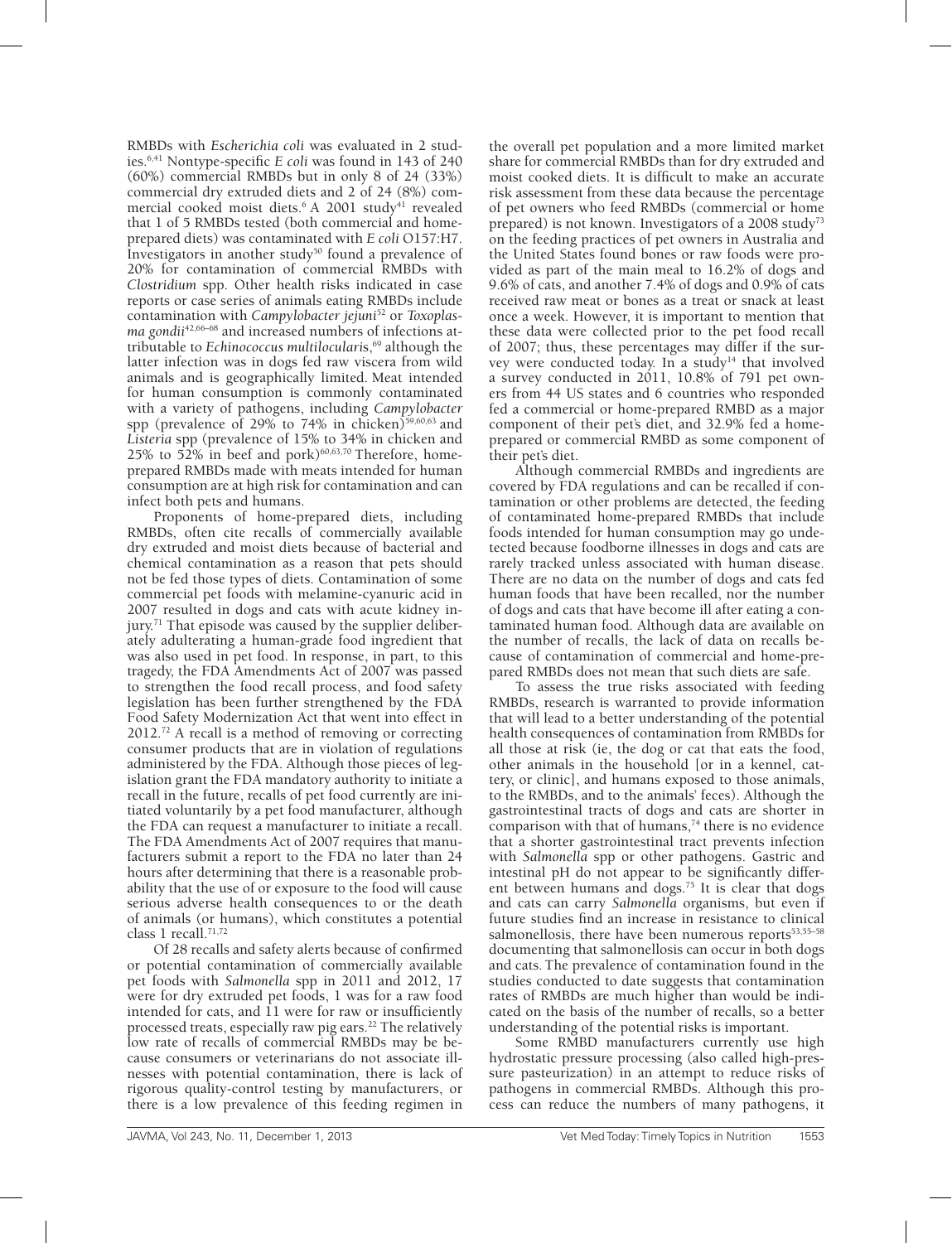usually does not completely eliminate them, and bacteria and viruses differ in their susceptibility to this process.76,77 In addition, there is the potential for the development of resistance to high-pressure pasteurization by bacteria and viruses.77,78 Therefore, further research is needed on the efficacy of this processing method for reducing the risk from pathogens in commercial RMBDs. Because home-prepared RMBDs are not subject to testing or regulatory oversight, pet owners should be advised of the risks, from pathogens as well as nutritional imbalances, associated with these types of diets.

#### **OTHER HEALTH ISSUES**

In addition to the previously mentioned health problems, RMBDs that contain bones (eg, the BARF diet) can potentially result in fractured teeth and gastrointestinal injury. Bones can cause obstruction or perforation of the esophagus, stomach, small intestine, or colon. Bone foreign bodies were present in 30% to 80% of dogs and cats with esophageal foreign bodies.<sup>79-82</sup> Those who promote the feeding of raw bones claim that there are fewer problems with raw bones than with cooked bones<sup>7</sup>; however, to our knowledge, the frequency of obstruction or perforation with raw versus cooked bones has not been evaluated. Research is needed to better understand the frequency of these complications.

Another potential adverse health effect associated with RMBDs was identified in a recent report.<sup>83</sup> Authors of that report<sup>83</sup> identified and described  $12$  dogs with elevations in serum thyroxine concentration (6 of which had clinical signs of hyperthyroidism) caused by eating an RMBD. All dogs had thyroxine concentrations within the reference range after the diet was changed.

Even in otherwise healthy dogs and cats eating RMBDs, serum biochemical values may deviate from laboratory reference ranges. Serum albumin and cholesterol concentrations were higher than the reference ranges in cats fed an RMBD, compared with concentrations for those fed dry extruded diets.<sup>30</sup> In a study<sup>a</sup> in dogs, those eating an RMBD had significantly higher concentrations of BUN and serum creatinine and a higher Hct, compared with results for control dogs that were assumed to be eating commercial dry extruded diets or moist pet food diets.

**Health risks for people**—As previously mentioned, raw meats, whether intended for consumption by humans or pets, are frequently contaminated with microorganisms. The most common of these are *E coli*, *Salmonella* spp, *Clostridium* spp, *Campylobacter* spp, and *Listeria* spp.<sup>47,59-65,84,85</sup> In addition, raw meats frequently carry parasites such as *T gondii* and, less frequently, many other parasites that can infect humans or pets.48,66–68,86–88 In addition to the health risks these pathogens pose for pets, environmental contamination caused by shedding of these organisms by pets is a risk factor for infection of humans.

It is estimated that salmonellosis affects 1.3 million humans/y in the United States, with the cause most commonly linked to contaminated poultry products.<sup>89</sup> *Salmonella* organisms can frequently live as a transient member of the intestinal microflora without causing illness; thus, a human or pet can be a carrier. Direct con-

tact with infected or carrier animals or their feces is a risk factor for salmonellosis in humans.<sup>47,85,89,90</sup> and several studies<sup>49,57,91,92</sup> have found that dogs eating RMBDs are at risk for shedding *Salmonella* spp in their feces. Results of these studies<sup>49,57,91,92</sup> indicate that between 3% and 50% of dogs fed RMBDs intermittently or as a primary diet shed *Salmonella* organisms in their feces. The large variation may be related to whether the diets were home prepared or commercial and the prevalence of contamination of the diets. In 1 study, $92$  investigators found that when a single meal of a contaminated commercial RMBD was fed, 7 of 16 dogs shed *Salmonella* spp in their feces for up to 7 days.

Other bacteria also can be of concern for humans who might be exposed to pets shedding bacteria. In a study<sup>91</sup> of dogs fed RMBDs over a 1-year period, the point prevalence rate for extended-spectrum cephalosporinase *E coli* in the feces was up to 45%. Investigators in another study<sup>93</sup> reported on 16 pathogenic *Yersinia enterocolitica* 4/O:3 isolates cultured from the feces of 5 dogs and 2 cats in Finland over a 1-year period; 5 of the animals were known to have eaten raw pork. Although the authors are not aware of any studies conducted to evaluate fecal shedding of other *E coli*  or *Clostridium* spp in pets eating raw meats or RMBDs, the high prevalence of contamination of raw meats and RMBDs makes this of major concern for humans exposed to pets eating these diets.

*Toxoplasma gondii* can be acquired from raw or undercooked meats or from environmental exposure, including contaminated soil or feces. Toxoplasmosis is of greatest danger to people with compromised immune function and to pregnant women and the developing fetus. Toxoplasmosis in a fetus can result in mental retardation, blindness, epilepsy, and death. It can cause severe encephalitis and death in immunosuppressed individuals.<sup>94</sup> Although the prevalence of *T gondii* in retail meats sold in the United States is low, it is sufficient to induce active toxoplasmosis in cats fed raw food samples.68 Toxoplasmosis can be passed from cats to humans through exposure to oocysts in the cats' feces. The consumption of raw meat significantly increases the seroprevalence of *T gondii* in cats.95,96 Cats that spend time outdoors, hunt prey, or eat raw meat are more likely to shed oocysts. Such cats can increase the zoonotic risk to their owners, and cats allowed to roam and defecate in gardens or sandboxes may pose a risk to a broader range of people in the surrounding neighborhoods.94

The potential risk for human disease has been clearly documented. However, further research is needed to quantify the actual risk and prevalence of disease associated with feeding RMBDs to pet dogs and cats.

# Clinical Recommendations

Whether as a means to reinforce the human-animal bond or in response to concerns about the production of commercial dry extruded and moist diets, commercial and home-prepared RMBDs have grown in popularity over the past decade. Proponents of RMBDs claim that they are a safe and natural way to promote animal wellness; these claims are made without long-term supportive evidence and largely ignore the potential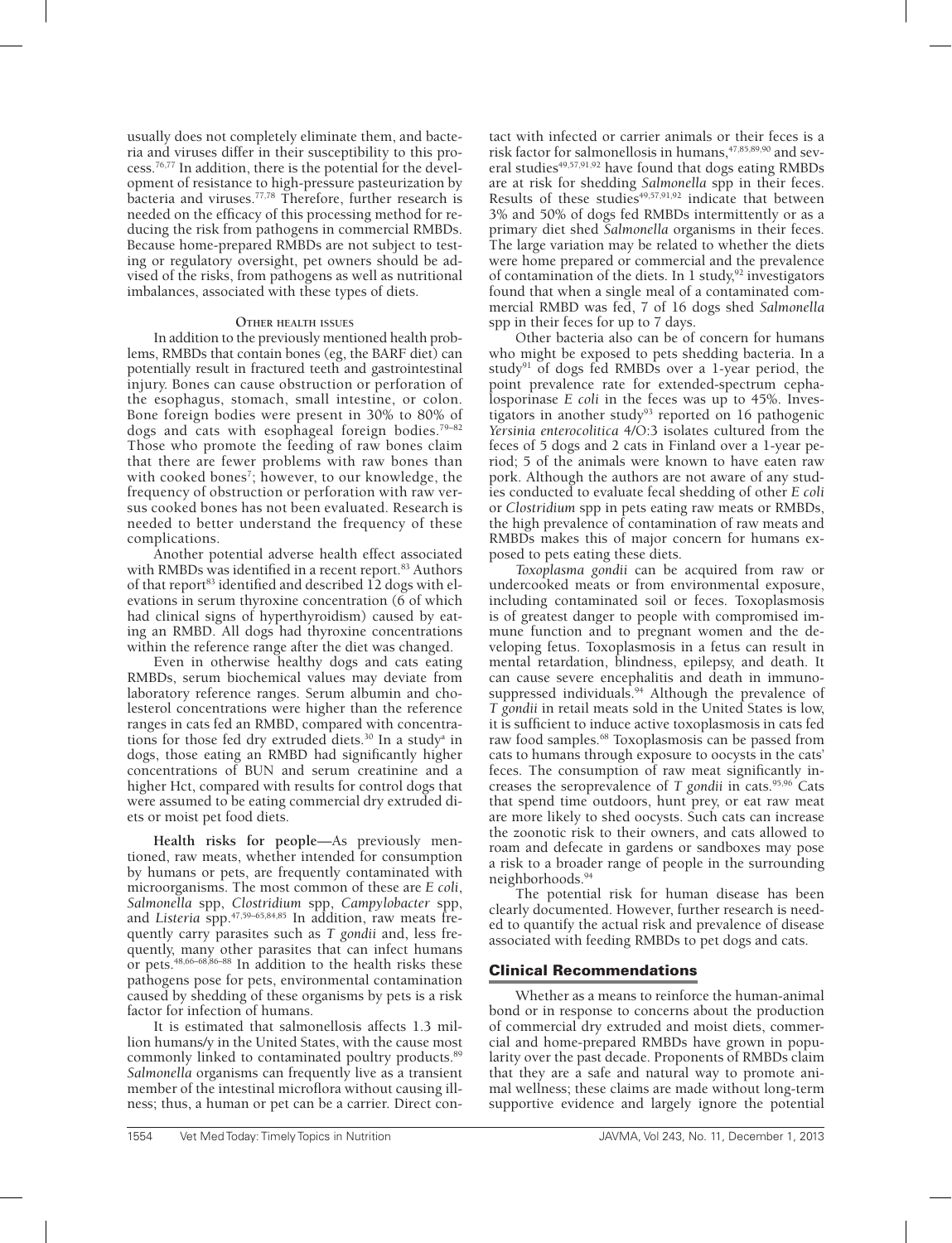life-threatening consequences to pets and their human caregivers when contaminated RMBDs are fed.

When comparing various types of RMBDs, some general assumptions can be made by veterinary practitioners regarding both commercial and home-prepared RMBDs. Fresh, frozen, and freeze-dried raw animal products are palatable to both dogs and cats and are readily consumed when offered. These types of diets often include higher amounts of protein and fat, with relatively low total carbohydrate and dietary fiber amounts, than are typically found in commercial dry extruded and moist foods. Pets often consume RMBDs without developing any health problems, but sometimes even healthy adult dogs and cats can develop adverse effects, ranging from relatively benign effects (eg, increased colonic fermentation and gas production with higher protein intakes) to more overtly life-threatening concerns (eg, higher fat diet fed to an animal with a history of pancreatitis), as a result of consumption of these diets. Additionally, raw meat has an inherent risk of bacterial and parasitic contamination, and animals that consume RMBDs may pose a risk to other pets and people in the household and surrounding community, including veterinarians and veterinary support staff. All individuals are at risk for infection, but high-risk humans and companion animals should be of particular concern. This includes those who are ill as well as those who are immunocompromised, young, elderly, pregnant, or lactating. Veterinarians may wish to consider instituting procedures regarding pets that eat RMBDs to ensure the safety of other pets and the veterinary staff. These policies should take into consideration the potential legal implications, $97$  that there is a period of fecal shedding after eating a contaminated RMBD (up to 7 days),  $92$  and that common cleaning and disinfection practices do not eliminate *Salmonella* contamination from food bowls.<sup>98</sup>

If a commercial RMBD is formulated to meet AAFCO nutrient guidelines for a particular life stage (ie, growthreproduction or adult maintenance) of a dog or cat, there should be minimal risk of nutritional inadequacy. However, few manufacturers of raw diets conduct AAFCO feeding trials or digestibility studies on finished products, and manufacturers differ with regard to their attention to quality-control procedures. Thus, the assumption that these diets are truly complete and balanced for longterm feeding relies heavily on the expertise of the individual formulating the original recipe and expectations about the stability and degradation of dietary nutrients. If these diets are manufactured in accordance with current FDA regulations for handling of foods and requirements for microbial testing during food manufacturing and storage,<sup>99</sup> there should be minimal risk of exposure to foodborne pathogens. However, variation in quality-control testing practices or inadequate testing conducted by a manufacturer of a raw food may allow for introduction of pathogens into pet-owning households. Although the FDA has provided a safety guidance document for the manufacturers of RMBDs, manufacturers are not legally required to comply with these guidelines if an alternative approach meets applicable statutes and regulations.99

In contrast, home-prepared RMBDs rely heavily on each particular recipe or feeding program as well as

the pet owner's interpretation of and compliance with published recommendations, understanding of nutrient requirements for dogs and cats, and understanding of the nutritional value of individual ingredients. On the basis of published diet reviews,  $41,43-46$  most homeprepared diets (both raw and cooked) are deficient in 1 or more essential fatty acids, vitamins, or minerals or a combination thereof. Although the perceived benefits of home-prepared diets may be reinforced daily to owners through a pet's appetite or coat quality, nutrient deficiencies and excesses in adult animals are insidious and can lead to long-term complications if not detected and corrected. In young growing animals and pregnant or lactating animals, nutrient deficiencies and excesses can cause severe and sometimes life-threatening complications.

Additional studies are needed to provide information that will allow a better understanding of the long-term health effects of RMBDs for dogs and cats. In the absence of reported studies, an animal eating a home-prepared diet (raw or cooked) should undergo an annual physical examination and health screening, which should include serum biochemical analysis (with thyroxine concentrations), hematologic analysis, and urinalysis. Results of routine hematologic analysis and urinalysis will provide veterinary practitioners with a general overview of an animal's health status, but they will not enable practitioners to identify specific nutrient deficiencies or excesses. Thus, owners should be cautioned that nutritionally related disease can mimic other forms of chronic illness. A complete diet history (including all foods, treats, table foods, supplement-type products, and foods used to administer medications) should be obtained from owners at each visit to be able to assess their pet, accurately interpret the results of laboratory tests, and make appropriate recommendations.<sup>100,101</sup> Even when the primary food fed to a pet is not raw, other components of the diet (eg, pet treats such as pig ears, rawhides, or bully sticks; foods intended for human consumption; or foods used to administer medications) may be raw and carry the same inherent risks.

Owners that elect to feed a commercial or homeprepared RMBD should be counseled on the risks to themselves and their pets as a result of this feeding strategy, and the conversation should be documented in the medical record. For commercial foods (regardless of whether they are raw, dry extruded, or moist), it is important to be aware that there is wide variation in quality-control standards among manufacturers of raw or cooked commercial pet foods. Recommendations for selection of a commercial pet food have been summarized **(Appendix)**. Unfortunately, the necessary information may not be apparent from reading a label or advertisements. However, asking manufacturers about these topics can be enlightening and useful for selecting a food that is of high quality and not just the one with the best marketing. For home-prepared diets (whether raw or cooked), the authors also strongly recommend consulting with a board-certified veterinary nutritionist to ensure that the owners are using a safe and nutritionally balanced recipe. Additional resources, including a list of board-certified veterinary nutritionists, can be found on the website of the American College of Veterinary Nutrition.<sup>b</sup>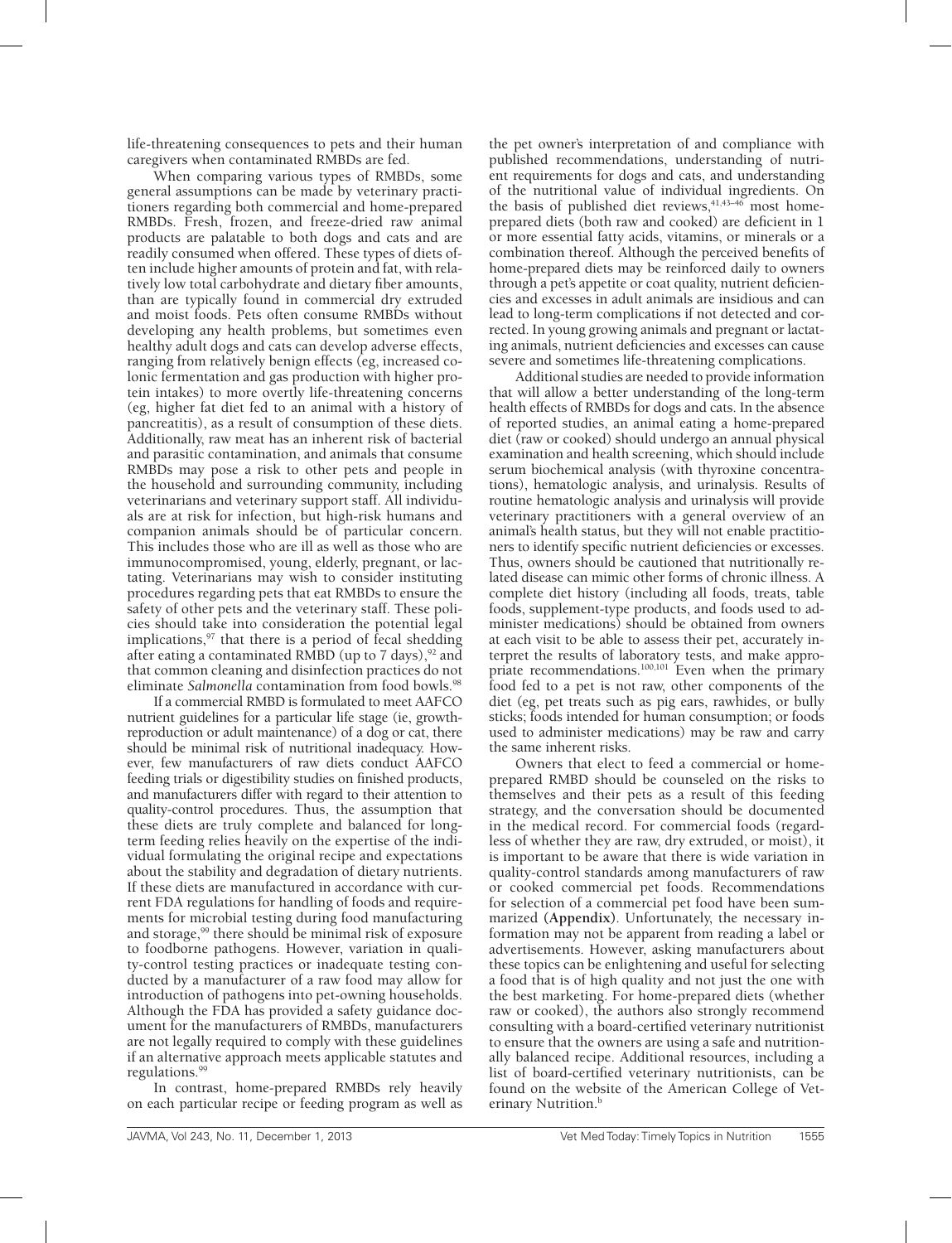- a. Wynn SG, Bartges JW, Dodd WJ. Routine laboratory parameters in healthy dogs fed raw food diets (abstr), in *Proceedings*. Am Acad Vet Nutr Clin Nutr Res Symp 2003;10.
- b. American College of Veterinary Nutrition website. Available at: www.acvn.org. Accessed Aug 11, 2013.

#### References

- 1. American Animal Hospital Association website. Raw protein diet position statement. Available at: www.aahanet.org/Library/ Raw\_Food\_Diet.aspx. Accessed Aug 11, 2013.
- 2. AVMA website. Raw or undercooked animal-source protein in cat and dog diets. Available at: www.avma.org/KB/Policies/Pages/ Raw-or-Undercooked-Animal-Source-Protein-in-Cat-and-Dog-Diets.aspx. Accessed Aug 11, 2013.
- 3. Canadian Veterinary Medical Association website. CVMA policy on raw or undercooked animal-source protein in cat and dog diets. Available at: www.cvma.net/doc.asp?id=21753. Accessed Aug 11, 2013.
- 4. Pet Partners website. Raw protein diet policy. Available at: www. petpartners.org/rawdiet. Accessed Aug 11, 2013.
- 5. Schlesinger DP, Joffe DJ. Raw food diets in companion animals: a critical review. *[Can Vet J](http://avmajournals.avma.org/action/showLinks?pmid=21461207)* 2011;52:50–54.
- 6. Strohmeyer RA, Morley PS, Hyatt DR, et al. Evaluation of bacterial and protozoal contamination of commercially available raw meat diets for dogs. *[J Am Vet Med Assoc](http://avmajournals.avma.org/action/showLinks?system=10.2460%2Fjavma.228.4.537&pmid=16478425)* 2006;228:537– 542.
- 7. Billinghurst I. *Give your dog a bone: the practical commonsense way to feed dogs for a long healthy life*. Alexandria, NSW, Australia: Bridge Printery Ian Billinghurst, 1993.
- 8. Schultze KR, ed. *Natural nutrition for dogs and cats: the ultimate diet.* Carlsbad, Calif: Hay House Inc, 1998.
- 9. Volhard W, Brown KL. *The holistic guide for a healthy dog.* New York: Howell Book House, 1995.
- 10. Pitout JD, Reisbig MD, Mulvey M, et al. Association between handling of pet treats and infection with *Salmonella enterica* serotype Newport expressing the AmpC beta-lactamase, CMY-2. *[J Clin Microbiol](http://avmajournals.avma.org/action/showLinks?pmid=14532185&crossref=10.1128%2FJCM.41.10.4578-4582.2003)* 2003;41:4578–4582.
- 11. Clark C, Cunningham J, Ahmed R, et al. Characterization of *Salmonella* associated with pig ear dog treats in Canada. *[J Clin](http://avmajournals.avma.org/action/showLinks?pmid=11682515&crossref=10.1128%2FJCM.39.11.3962-3968.2001) [Microbiol](http://avmajournals.avma.org/action/showLinks?pmid=11682515&crossref=10.1128%2FJCM.39.11.3962-3968.2001)* 2001;39:3962–3968.
- 12. White DG, Datta A, McDermott P, et al. Antimicrobial susceptibility and genetic relatedness of *Salmonella* serovars isolated from animal-derived dog treats in the USA. *[J Antimicrobial](http://avmajournals.avma.org/action/showLinks?pmid=14519678&crossref=10.1093%2Fjac%2Fdkg441) [Chemother](http://avmajournals.avma.org/action/showLinks?pmid=14519678&crossref=10.1093%2Fjac%2Fdkg441)* 2003;52:860–863.
- 13. Finley R, Reid-Smith R, Ribble C, et al. The occurrence and antimicrobial sensitivity of salmonellae isolated from commercially available pig ear pet treats. *[Zoonoses Public Health](http://avmajournals.avma.org/action/showLinks?pmid=18631234&crossref=10.1111%2Fj.1863-2378.2008.01147.x)* 2008;55:455–461.
- 14. Freeman LM, Janecko N, Weese JS. Nutritional and microbial analysis of bully sticks and survey of opinions about pet treats. *[Can Vet J](http://avmajournals.avma.org/action/showLinks?pmid=23814301)* 2013;54:50–54.
- 15. de-Oliveira LD, Carciofi AC, Oliveira MC, et al. Effects of six carbohydrate sources on diet digestibility and postprandial glucose and insulin response in cats. *[J Anim Sci](http://avmajournals.avma.org/action/showLinks?pmid=18469063&crossref=10.2527%2Fjas.2007-0354)* 2008;86:2237– 2246.
- 16. Hazewinkel H, Vandenbrom W, Vantklooster A, et al. Calcium metabolism in Great Dane dogs fed diets with various calcium and phosphorus levels. *[J Nutr](http://avmajournals.avma.org/action/showLinks?pmid=1941254)* 1991;121:S99–S106.
- 17. Meyer H, Zentek J, Habernoll H, et al. Digestibility and compatibility of mixed diets and faecal consistency in different breeds of dog. *[Zentralbl Veterinarmed A](http://avmajournals.avma.org/action/showLinks?pmid=10337231&crossref=10.1046%2Fj.1439-0442.1999.00201.x)* 1999;46:155–165.
- 18. Axelsson E, Ratnakumar A, Arendt M-L, et al. The genomic signature of dog domestication reveals adaptation to a starch-rich diet. *[Nature](http://avmajournals.avma.org/action/showLinks?pmid=23354050&crossref=10.1038%2Fnature11837)* 2013;495;360–364.
- 19. Association of American Feed Control Officials. *Official publication*. Oxford, Ind: Association of American Feed Control Officials, 2012.
- 20. Nestle M, Nesheim M. *Feed your pet right: the authoritative guide to feeding your dog and cat.* New York: Free Press, 2010.
- 21. FDA website. Pet food recall products list. Available at: www.fda. gov/AnimalVeterinary/SafetyHealth/RecallsWithdrawals/default. htm. Accessed Aug 11, 2013.
- 22. FDA website. Recalls, market withdrawals, & safety alerts. Available at: www.fda.gov/safety/recalls/default.htm. Accessed Aug 11, 2013.
- 23. Steel RJS. Thiamine deficiency in a cat associated with the preservation of "pet meat" with sulphur dioxide. *[Aust Vet J](http://avmajournals.avma.org/action/showLinks?pmid=9406628&crossref=10.1111%2Fj.1751-0813.1997.tb12252.x)* 1997;75:719–721.
- 24. Boermans HJ, Leung MCK. Mycotoxins and the pet food industry: toxicological evidence and risk assessment. *[Int J Food Micro](http://avmajournals.avma.org/action/showLinks?pmid=17889389&crossref=10.1016%2Fj.ijfoodmicro.2007.07.063)[biol](http://avmajournals.avma.org/action/showLinks?pmid=17889389&crossref=10.1016%2Fj.ijfoodmicro.2007.07.063)* 2007;119:95–102.
- 25. Morita T, Awakura T, Shimada A, et al. Vitamin-D toxicosis in cats: natural outbreak and experimental study. *[J Vet Med Sci](http://avmajournals.avma.org/action/showLinks?pmid=8593288&crossref=10.1292%2Fjvms.57.831)* 1995;57:831–837.
- 26. Bernard MT. *Raising cats naturally: how to care for your cat the way nature intended.* Sandy, Utah: Aardvark Global Pub, 2004.
- 27. Dijcker JC, Hagen-Plantinga A, Everts H, et al. Dietary and animal-related factors associate with the rate of urinary oxalate and calcium excretion in dogs and cats. *[Vet Rec](http://avmajournals.avma.org/action/showLinks?pmid=22735988&crossref=10.1136%2Fvr.100293)* 2012;171:46.
- 28. Crissey SD, Swanson JA, Lintzenich BA, et al. Use of a raw meatbased diet or a dry kibble diet for sand cats (*Felis margarita*). *[J Anim Sci](http://avmajournals.avma.org/action/showLinks?pmid=9263063)* 1997;75:2154–2160.
- 29. Vester BM, Burke SL, Liu KJ, et al. Influence of feeding raw or extruded feline diets on nutrient digestibility and nitrogen metabolism of African wildcats (*Felis lybica*). *[Zoo Biol](http://avmajournals.avma.org/action/showLinks?pmid=20095004&crossref=10.1002%2Fzoo.20305)* 2010;29:676–686.
- 30. Kerr KR, Vester Boler BM, Morris CL, et al. Apparent total tract energy and macronutrient digestibility and fecal fermentative end-product concentrations of domestic cats fed extruded, raw beef-based, and cooked beef-based diets. *[J Anim Sci](http://avmajournals.avma.org/action/showLinks?pmid=22003235&crossref=10.2527%2Fjas.2010-3266)* 2012;90:515–522.
- 31. Hendriks WH, Emmens MM, Trass B, et al. Heat processing changes the protein quality of canned cat foods as measured by a rat bioassay. *[J Anim Sci](http://avmajournals.avma.org/action/showLinks?pmid=10229363)* 1999;77:669–676.
- 32. Williams PA, Hodgkinson SM, Rutherfurd SM, et al. Lysine content in canine diets can be severely heat damaged. *[J Nutr](http://avmajournals.avma.org/action/showLinks?pmid=16772478)* 2006;136:1998S–2000S.
- 33. Rutherfurd SM, Rutherfurd-Markwick KJ, Moughan PJ. Available (ileal digestible reactive) lysine in selected pet foods. *[J Agric](http://avmajournals.avma.org/action/showLinks?pmid=17391038&crossref=10.1021%2Fjf062919t) [Food Chem](http://avmajournals.avma.org/action/showLinks?pmid=17391038&crossref=10.1021%2Fjf062919t)* 2007;55:3517–3522.
- 34. Meade SJ, Reid EA, Gerrard JA. The impact of processing on the nutritional quality of food proteins. *JAOAC* 2005;88:904–  $922$
- 35. Friedman M. Food browning and its prevention: an overview. *[J Agric Food Chem](http://avmajournals.avma.org/action/showLinks?crossref=10.1021%2Fjf950394r)* 1996;44:631–653.
- 36. Damodaran S. Amino acids, peptides and proteins. In: Fennema OR, ed. *Food chemistry*. 3rd ed*.* New York: Marcel Dekker Inc, 1996;321–429.
- 37. National Research Council Ad Hoc Committee on Dogs and Cats. In: *Nutrient requirements of dogs and cats*. Washington, DC: National Academies Press, 2006.
- 38. Larsson SC, Wolk A. Meat consumption and risk of colorectal cancer: a meta-analysis of prospective studies. *[Intl J Cancer](http://avmajournals.avma.org/action/showLinks?pmid=16991129&crossref=10.1002%2Fijc.22170)*  2006;119:2657–2664.
- 39. Sugimura T, Wakabayashi K, Nakagama H, et al. Heterocyclic amines: mutagens/carcinogens produced during cooking of meat and fish. *[Cancer Sci](http://avmajournals.avma.org/action/showLinks?pmid=15072585&crossref=10.1111%2Fj.1349-7006.2004.tb03205.x)* 2004;95:290–299.
- Knize MG, Salmon CP, Felton JS. Mutagenic activity and heterocyclic amine carcinogens in commercial pet foods. *[Mutat Res](http://avmajournals.avma.org/action/showLinks?pmid=12948828&crossref=10.1016%2FS1383-5718%2803%2900164-5)*  2003;539:195–201.
- 41. Freeman LM, Michel KE. Evaluation of raw food diets (Erratum published in *J Am Vet Med Assoc* 2001;218:1716). *J Am Vet Med Assoc* 2001;218:705–709.
- 42. Taylor MB, Geiger DA, Saker KE, et al. Diffuse osteopenia and myelopathy in a puppy fed a diet composed of an organic premix and raw ground beef. *[J Am Vet Med Assoc](http://avmajournals.avma.org/action/showLinks?system=10.2460%2Fjavma.234.8.1041&pmid=19366336)* 2009;234:1041– 1048.
- 43. Dillitzer N, Becker N, Kienzle E. Intake of minerals, trace elements and vitamins in bone and raw food rations in adults dogs. *[Br J Nutr](http://avmajournals.avma.org/action/showLinks?pmid=22005436&crossref=10.1017%2FS0007114511002765)* 2011;106:S53–S56.
- 44. Larsen JA, Parks EM, Heinze CR, et al. Evaluation of recipes for home-prepared diets for dogs and cats with chronic kidney disease. *[J Am Vet Med Assoc](http://avmajournals.avma.org/action/showLinks?system=10.2460%2Fjavma.240.5.532&pmid=22332622)* 2012;240:532–538.
- Heinze CR, Gomez FC, Freeman LM. Assessment of commercial diets and recipes for home-prepared diets recommended for dogs with cancer. *[J Am Vet Med Assoc](http://avmajournals.avma.org/action/showLinks?system=10.2460%2Fjavma.241.11.1453&pmid=23176236)* 2012;241:1453–1460.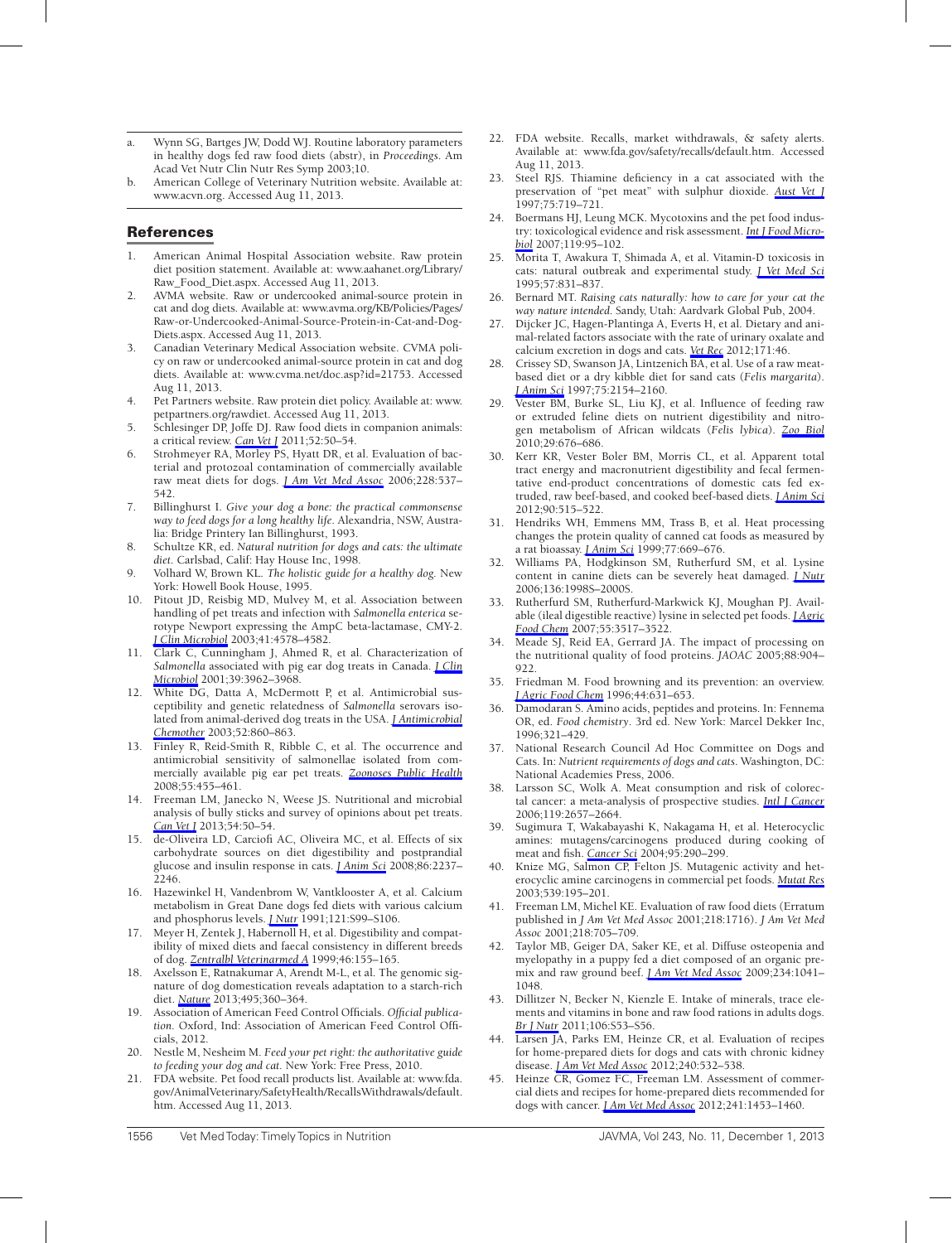- 46. Stockman J, Fascetti AJ, Kass PH, et al. Evaluation of recipes of home-prepared maintenance diets for dogs. *[J Am Vet Med Assoc](http://avmajournals.avma.org/action/showLinks?system=10.2460%2Fjavma.242.11.1500&pmid=23683013)* 2013;242:1500–1505.
- 47. KuKanich KS. Update on *Salmonella* spp contamination of pet food, treats, and nutritional products and safe feeding recommendations. *[J Am Vet Med Assoc](http://avmajournals.avma.org/action/showLinks?system=10.2460%2Fjavma.238.11.1430&pmid=21627504)* 2011;238:1430–1434.
- 48. LeJeune JT, Hancock DD. Public health concerns associated with feeding raw meat diets to dogs. *[J Am Vet Med Assoc](http://avmajournals.avma.org/action/showLinks?system=10.2460%2Fjavma.2001.219.1222&pmid=11697364)* 2001;219:1222–1225.
- 49. Joffe DJ, Schlesinger DP. Preliminary assessment of the risk of *Salmonella* infection in dogs fed raw chicken diets. *[Can Vet J](http://avmajournals.avma.org/action/showLinks?pmid=12058569)* 2002;43:441–442.
- 50. Weese JS, Rousseau J, Arroyo L. Bacteriological evaluation of commercial canine and feline raw diets. *[Can Vet J](http://avmajournals.avma.org/action/showLinks?pmid=16048011)* 2005;46:513– 516.
- 51. Finley R, Reid-Smith R, Ribble C, et al. The occurrence and antimicrobial susceptibility of *Salmonellae* isolated from commercially available canine raw food diets in three Canadian cities. *[Zoonoses Public Health](http://avmajournals.avma.org/action/showLinks?pmid=18811907&crossref=10.1111%2Fj.1863-2378.2008.01147.x)* 2008;55:462–469.
- 52. Lenz J, Joffe D, Kauffman M, et al. Perceptions, practices, and consequences associated with foodborne pathogens and the feeding of raw meat to dogs. *[Can Vet J](http://avmajournals.avma.org/action/showLinks?pmid=19721784)* 2009;50:637–643.
- 53. Selmi M, Stefanelli S, Bilei S, et al. Contaminated commercial dehydrated food as source of multiple *Salmonella* serotypes outbreak in a municipal kennel in Tuscany. *[Vet Italiana](http://avmajournals.avma.org/action/showLinks?pmid=21706471)* 2011;47:183–190.
- 54. Behravesh CB, Ferraro A, Deasy M, et al. Human *Salmonella* infections linked to contaminated dry dog and cat food, 2006– 2008. *[Pediatrics](http://avmajournals.avma.org/action/showLinks?pmid=20696725&crossref=10.1542%2Fpeds.2009-3273)* 2010;126:477–483.
- 55. Chengappa MM, Staats J, Oberst RD, et al. Prevalence of *Salmonella* in raw meat used in diets of racing Greyhounds. *[J Vet Diagn](http://avmajournals.avma.org/action/showLinks?pmid=8373850&crossref=10.1177%2F104063879300500312) [Invest](http://avmajournals.avma.org/action/showLinks?pmid=8373850&crossref=10.1177%2F104063879300500312)* 1993;5:372–377.
- 56. Stiver SL, Frazier KS, Mauel MJ, et al. Septicemic salmonellosis in two cats fed a raw-meat diet. *[J Am Anim Hosp Assoc](http://avmajournals.avma.org/action/showLinks?pmid=14736718)* 2003;39:538–542.
- 57. Leonard EK, Pearl DL, Finley RL, et al. Evaluation of pet-related management factors and the risk of *Salmonella* spp*.* carriage in pet dogs from volunteer households in Ontario (2005–2006). *[Zoonoses Public Health](http://avmajournals.avma.org/action/showLinks?pmid=20163574&crossref=10.1111%2Fj.1863-2378.2009.01320.x)* 2011;58:140–149.
- 58. Morley PS, Strohmeyer RA, Tankson JD, et al. Evaluation of the association between feeding raw meat and *Salmonella enterica* infections at a Greyhound breeding facility. *[J Am Vet Med Assoc](http://avmajournals.avma.org/action/showLinks?system=10.2460%2Fjavma.228.10.1524&pmid=16677120)* 2006;228:1524–1532.
- 59. Cui S, Ge B, Zheng J, et al. Prevalence and antimicrobial resistance of *Campylobacter* spp and *Salmonella* serovars in organic chicken from Maryland retail stores. *[Appl Environ Microbiol](http://avmajournals.avma.org/action/showLinks?pmid=16000828&crossref=10.1128%2FAEM.71.7.4108-4111.2005)* 2005;71:4108–4111.
- 60. Bohaychuk VM, Gensler GE, King RK, et al. Occurrence of pathogens in raw and ready-to-eat meat and poultry products collected from the retail marketplace in Edmonton, Alberta, Canada. *[J Food Prot](http://avmajournals.avma.org/action/showLinks?pmid=16995521)* 2006;69:2176–2182.
- 61. M'ikanatha NM, Sandt CH, Localio AR, et al. Multidrug-resistant *Salmonella* isolates from retail chicken meat compared with human clinical isolates. *[Foodborne Pathog Dis](http://avmajournals.avma.org/action/showLinks?pmid=20443729&crossref=10.1089%2Ffpd.2009.0499)* 2010;7:929–934.
- 62. Lestari SI, Han F, Wang F, et al. Prevalence and antimicrobial resistance of *Salmonella* serovars in conventional and organic chicken from Louisiana retail stores. *[J Food Prot](http://avmajournals.avma.org/action/showLinks?pmid=19610326)* 2009;72:1165–1172.
- 63. Cook A, Odumeru J, Lee S, et al. *Campylobacter*, *Salmonella*, *Listeria monocytogenes*, verotoxigenic *Escherichia coli*, and *Escherichia coli* prevalence, enumeration, and subtypes on retail chicken breasts with and without skin. *[J Food Prot](http://avmajournals.avma.org/action/showLinks?pmid=22221353&crossref=10.4315%2F0362-028X.JFP-11-206)* 2012;75:34– 40.
- 64. Zhao T, Foyle MP, Fedorka-Cray PJ, et al. Occurrence of *Salmonella enterica* serotype Typhimurium DT104A in retail ground beef. *[J Food Prot](http://avmajournals.avma.org/action/showLinks?pmid=11848574)* 2002;65:403–407.
- 65. Mollenkopf DF, Kleinhenz KE, Funk JA, et al. *Salmonella enterica* and *Escherichia coli* harboring blaCMY in retail beef and pork products. *[Foodborne Pathog Dis](http://avmajournals.avma.org/action/showLinks?pmid=21034230&crossref=10.1089%2Ffpd.2010.0701)* 2011;8:333–336.
- 66. Smielewska-Los E, Rypula K, Pacon J. The influence of feeding and maintenance system on the occurrence of *Toxoplasma gondii* infections in dogs. *[Pol J Vet Sci](http://avmajournals.avma.org/action/showLinks?pmid=12512556)* 2002;5:231–234.
- 67. Lopes AP, Cardoso L, Rodrigues M. Serological survey of *Toxoplasma gondii* infection in domestic cats from northeastern Portugal. *[Vet Parasitol](http://avmajournals.avma.org/action/showLinks?pmid=18571327&crossref=10.1016%2Fj.vetpar.2008.05.007)* 2008;155:184–189.
- 68. Dubey JP, Hill DE, Jones JL, et al. Prevalence of viable *Toxoplasma gondii* in beef, chicken, and pork from retail meat stores in the United States: risk assessment to consumers. *[J Parasitol](http://avmajournals.avma.org/action/showLinks?pmid=16419752&crossref=10.1645%2FGE-683.1)* 2005;91:1082–1093.
- 69. Antolova D, Reiterova K Miterpakova M, et al. The first finding of *Echinococcus multilocularis* in dogs in Slovakia: an emerging risk for spreading of infection. *[Zoonoses Public Health](http://avmajournals.avma.org/action/showLinks?pmid=18721227&crossref=10.1111%2Fj.1863-2378.2008.01154.x)* 2009;56:53–58.
- 70. Pao S, Ettinger MR. Comparison of the microbial quality of ground beef and ground beef patties from Internet and local retail markets. *[J Food Prot](http://avmajournals.avma.org/action/showLinks?pmid=19722408)* 2009;72:1722–1726.
- 71. Rumbeiha W, Morrison J. A review of class I and class II pet food recalls involving chemical contaminants from 1996 to 2008. *[J Med Toxicol](http://avmajournals.avma.org/action/showLinks?pmid=21125435&crossref=10.1007%2Fs13181-010-0123-5)* 2011;7:60–66.
- 72. FDA website. FDA Amendments Act (FDAAA) of 2007. Available at: www.fda.gov/regulatoryinformation/legislation/ federalfooddrugandcosmeticactfdcact/significantamendments tothefdcact/foodanddrugadministrationamendmentsactof2007/ default.htm. Accessed Aug 11, 2013.
- 73. LaFlamme DP, Abood SK, Fascetti AJ, et al. Pet feeding practices of dog and cat owners in the United States and Australia. *[J Am](http://avmajournals.avma.org/action/showLinks?system=10.2460%2Fjavma.232.5.687&pmid=18312173) [Vet Med Assoc](http://avmajournals.avma.org/action/showLinks?system=10.2460%2Fjavma.232.5.687&pmid=18312173)* 2008;232:687–694.
- 74. Michel KE, Freeman L. Nutritional requirements across the species. In: Rolandelli RH, Bankhead R, Boullata JI, et al, eds. *Clinical nutrition: enteral and tube feeding.* 4th ed. Philadelphia: Elsevier Saunders, 2005;43–54.
- 75. Dressman JB. Comparison of canine and human gastrointestinal physiology. *Pharm Res* 1986;3:123–131.
- 76. Aymerich T, Picouet PA, Monfort JM. Decontamination technologies for meat products. *[Meat Sci](http://avmajournals.avma.org/action/showLinks?pmid=22062101&crossref=10.1016%2Fj.meatsci.2007.07.007)* 2008;78:114–129.
- 77. Baert L, Debevere J, Uyttendaele M. The efficacy of preservation methods to inactivate foodborne viruses. *[Intl J Food Microbiol](http://avmajournals.avma.org/action/showLinks?pmid=19349089&crossref=10.1016%2Fj.ijfoodmicro.2009.03.007)*  2009;131:83–94.
- 78. Vanlint D, Rutten N, Michiels CW, et al. Emergence and stability of high-pressure resistance in different food-borne pathogens. *[Appl Environ Microbiol](http://avmajournals.avma.org/action/showLinks?pmid=22344661&crossref=10.1128%2FAEM.00030-12)* 2012;78:3234–3241.
- 79. Rousseau A, Prittie J, Broussard JD, et al. Incidence and characterization of esophagitis following esophageal foreign body removal in dogs: 60 cases (1999–2003). *[J Vet Emerg Crit Care](http://avmajournals.avma.org/action/showLinks?crossref=10.1111%2Fj.1476-4431.2007.00227.x)* 2007;17:159–163.
- 80. Gianella P, Pfammatter NS, Burgener IA. Oesophageal and gastric endoscopic foreign body removal: complications and follow up of 102 dogs. *[J Small Anim Pract](http://avmajournals.avma.org/action/showLinks?pmid=19954441&crossref=10.1111%2Fj.1748-5827.2009.00845.x)* 2009;50:649–654.
- 81. Frowde PE, Battersby IA, Whitley NT, et al. Oesophageal disease in 33 cats. *[J Feline Med Surg](http://avmajournals.avma.org/action/showLinks?pmid=21764618&crossref=10.1016%2Fj.jfms.2011.04.004)* 2011;13:564–596.
- 82. Thompson HC, Cortes Y, Gannon K, et al. Esophageal foreign bodies in dogs: 34 cases (2004–2009). *[J Vet Emerg Crit Care](http://avmajournals.avma.org/action/showLinks?crossref=10.1111%2Fj.1476-4431.2011.00700.x)* 2012;22:253–261.
- Köhler B, Stengel C, Neiger-Casas R. Dietary hyperthyroidism in dogs. *[J Small Anim Pract](http://avmajournals.avma.org/action/showLinks?pmid=22931400&crossref=10.1111%2Fj.1748-5827.2011.01189.x)* 2012;53:182–184.
- 84. Thibodeau A, Fravalo P, Laurent-Lewandowski L, et al. Presence and characterization of *Campylobacter jejuni* in organically raised chicken in Quebec. *[Can J Vet Res](http://avmajournals.avma.org/action/showLinks?pmid=22468028)* 2011;75:298–307.
- 85. Finley R, Reid-Smith R, Weese JS. Human health implications of *Salmonella*-contaminated natural pet treats and raw pet food. *[Clin Infect Dis](http://avmajournals.avma.org/action/showLinks?pmid=16447116&crossref=10.1086%2F500211)* 2006;42:686–691.
- 86. Aspinall TV, Marlee D, Hyde JE, et al. Prevalence of *Toxoplasma gondii* in commercial meat products as monitored by polymerase chain reaction—food for thought? *[Int J Parasitol](http://avmajournals.avma.org/action/showLinks?pmid=12117502&crossref=10.1016%2FS0020-7519%2802%2900070-X)* 2002;32:1193– 1199.
- 87. Dorny P, Praet N, Deckers N, et al. Emerging food-borne parasites. *Vet Parasitol 2*009;163:196–206.
- Dubey JP, Rajendran C, Ferreira LR, et al. High prevalence and genotypes of *Toxoplasma gondii* isolated from goats from a retail meat store, destined for human consumption in the United States. *[Int J Parasitol](http://avmajournals.avma.org/action/showLinks?pmid=21515278&crossref=10.1016%2Fj.ijpara.2011.03.006)* 2011;41:827–833.
- 89. Callaway TR, Edrington TS, Anderson RC, et al. Gastrointestinal microbial ecology and the safety of our food supply as related to *Salmonella. [J Anim Sci](http://avmajournals.avma.org/action/showLinks?pmid=17878279&crossref=10.2527%2Fjas.2007-0457)* 2008;86:E163–E172.
- Sato Y, Mori T, Koyama T, et al. *Salmonella virchow* infection in an infant transmitted by household dogs*. [J Vet Med Sci](http://avmajournals.avma.org/action/showLinks?pmid=10945298&crossref=10.1292%2Fjvms.62.767)* 2000;62:767–769.
- 91. Lefebvre SL, Reid-Smith R, Boerlin P, et al. Evaluation of the risk of shedding salmonellae and other potential pathogens by